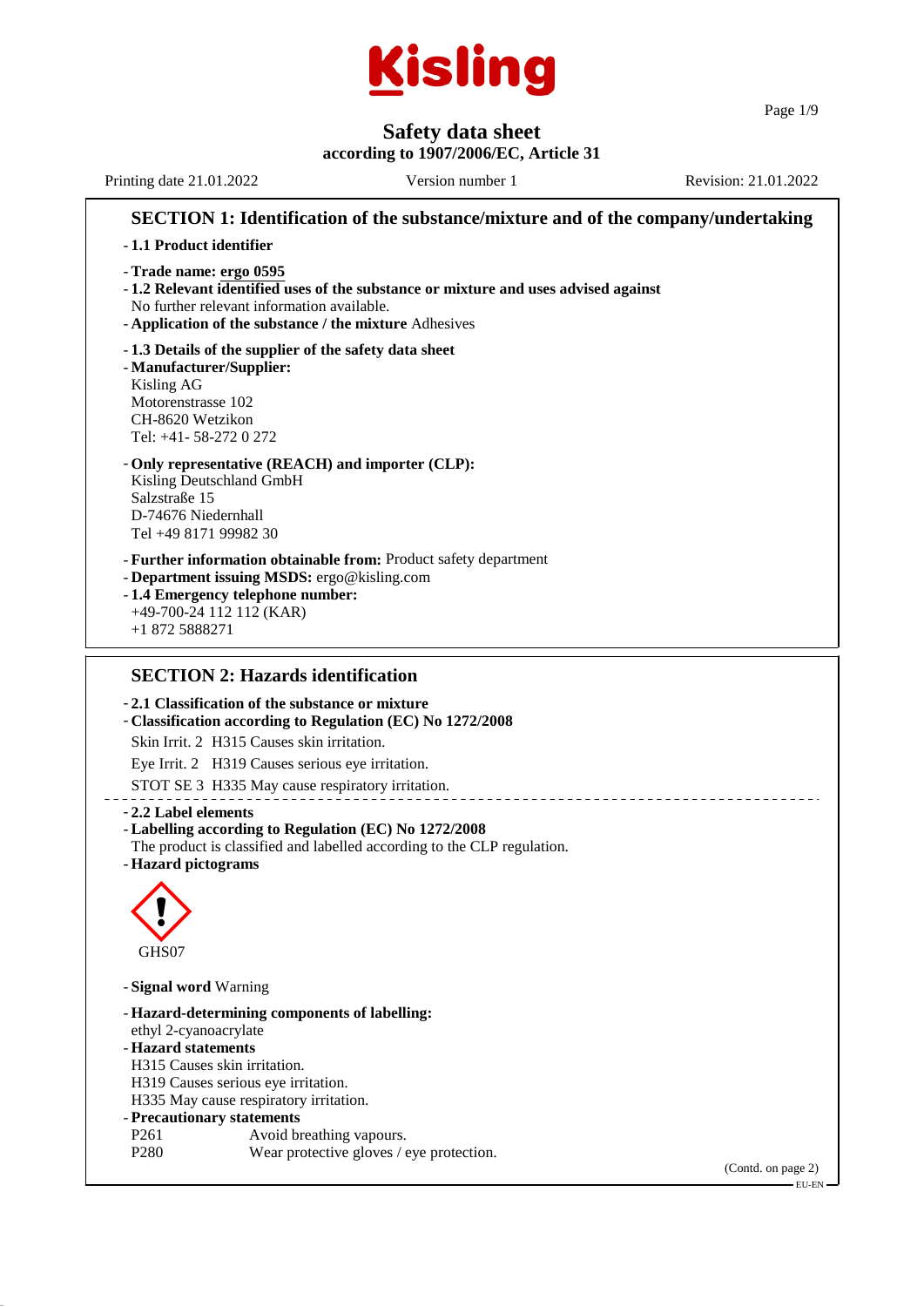Printing date 21.01.2022 Version number 1 Revision: 21.01.2022

**Trade name: ergo 0595**

|                           | (Contd. of page 1)                                                                                                                                                                  |  |  |  |  |
|---------------------------|-------------------------------------------------------------------------------------------------------------------------------------------------------------------------------------|--|--|--|--|
| $P304 + P340$             | IF INHALED: Remove person to fresh air and keep comfortable for breathing.<br>P305+P351+P338 IF IN EYES: Rinse cautiously with water for several minutes. Remove contact lenses, if |  |  |  |  |
|                           | present and easy to do. Continue rinsing.                                                                                                                                           |  |  |  |  |
| P312                      | Call a POISON CENTER/doctor if you feel unwell.                                                                                                                                     |  |  |  |  |
| $P332 + P313$             | If skin irritation occurs: Get medical advice/attention.                                                                                                                            |  |  |  |  |
| - Additional information: |                                                                                                                                                                                     |  |  |  |  |
|                           | EUH202 Cyanoacrylate. Danger. Bonds skin and eyes in seconds. Keep out of the reach of children.                                                                                    |  |  |  |  |
|                           | - Labelling of packages where the contents do not exceed 125 ml                                                                                                                     |  |  |  |  |
| - Hazard pictograms       |                                                                                                                                                                                     |  |  |  |  |
|                           |                                                                                                                                                                                     |  |  |  |  |
|                           |                                                                                                                                                                                     |  |  |  |  |
|                           |                                                                                                                                                                                     |  |  |  |  |
| GHS07                     |                                                                                                                                                                                     |  |  |  |  |
|                           |                                                                                                                                                                                     |  |  |  |  |
| - Signal word Warning     |                                                                                                                                                                                     |  |  |  |  |
|                           | - Hazard-determining components of labelling:                                                                                                                                       |  |  |  |  |
| ethyl 2-cyanoacrylate     |                                                                                                                                                                                     |  |  |  |  |
| - Hazard statements Void  |                                                                                                                                                                                     |  |  |  |  |
| -2.3 Other hazards        |                                                                                                                                                                                     |  |  |  |  |
|                           | - Results of PBT and vPvB assessment                                                                                                                                                |  |  |  |  |
|                           | - PBT: Not applicable.<br>- vPvB: Not applicable.                                                                                                                                   |  |  |  |  |
|                           |                                                                                                                                                                                     |  |  |  |  |
|                           |                                                                                                                                                                                     |  |  |  |  |
|                           | <b>SECTION 3: Composition/information on ingredients</b>                                                                                                                            |  |  |  |  |
| - 3.2 Mixtures            |                                                                                                                                                                                     |  |  |  |  |

- **Description:** Adhesive

- **Dangerous components:** CAS: 7085-85-0 EINECS: 230-391-5 Index number: 607-236-00-9 Reg.nr.: 01-2119527766-29-xxxx ethyl 2-cyanoacrylate Skin Irrit. 2, H315; Eye Irrit. 2, H319; STOT SE 3, H335  $> 50 - 5100\%$ CAS: 123-31-9 EINECS: 204-617-8 Index number: 604-005-00-4 1,4-dihydroxybenzene Muta. 2, H341; Carc. 2, H351; Eye Dam. 1, H318; Aquatic Acute 1, H400; Acute Tox. 4, H302; Skin Sens. 1, H317  $≥ 0.025 - < 0.1\%$ - **Additional information:** For the wording of the listed hazard phrases refer to section 16.

### **SECTION 4: First aid measures**

#### - **4.1 Description of first aid measures**

- **General information:** Immediately remove any clothing soiled by the product.
- **After inhalation:**

Supply fresh air. If required, provide artificial respiration. Keep patient warm. Consult doctor if symptoms persist.

In case of unconsciousness place patient stably in side position for transportation.

- **After skin contact:**

After contact with skin, wash immediately with plenty of soap and water.

- If skin irritation continues, consult a doctor.
- **After eye contact:**

In case of contact with eyes, rinse immediately with plenty of water and seek medical advice.

Rinse cautiously with water for several minutes. Remove contact lenses, if present and easy to do. Continue rinsing.

(Contd. on page 3) EU-EN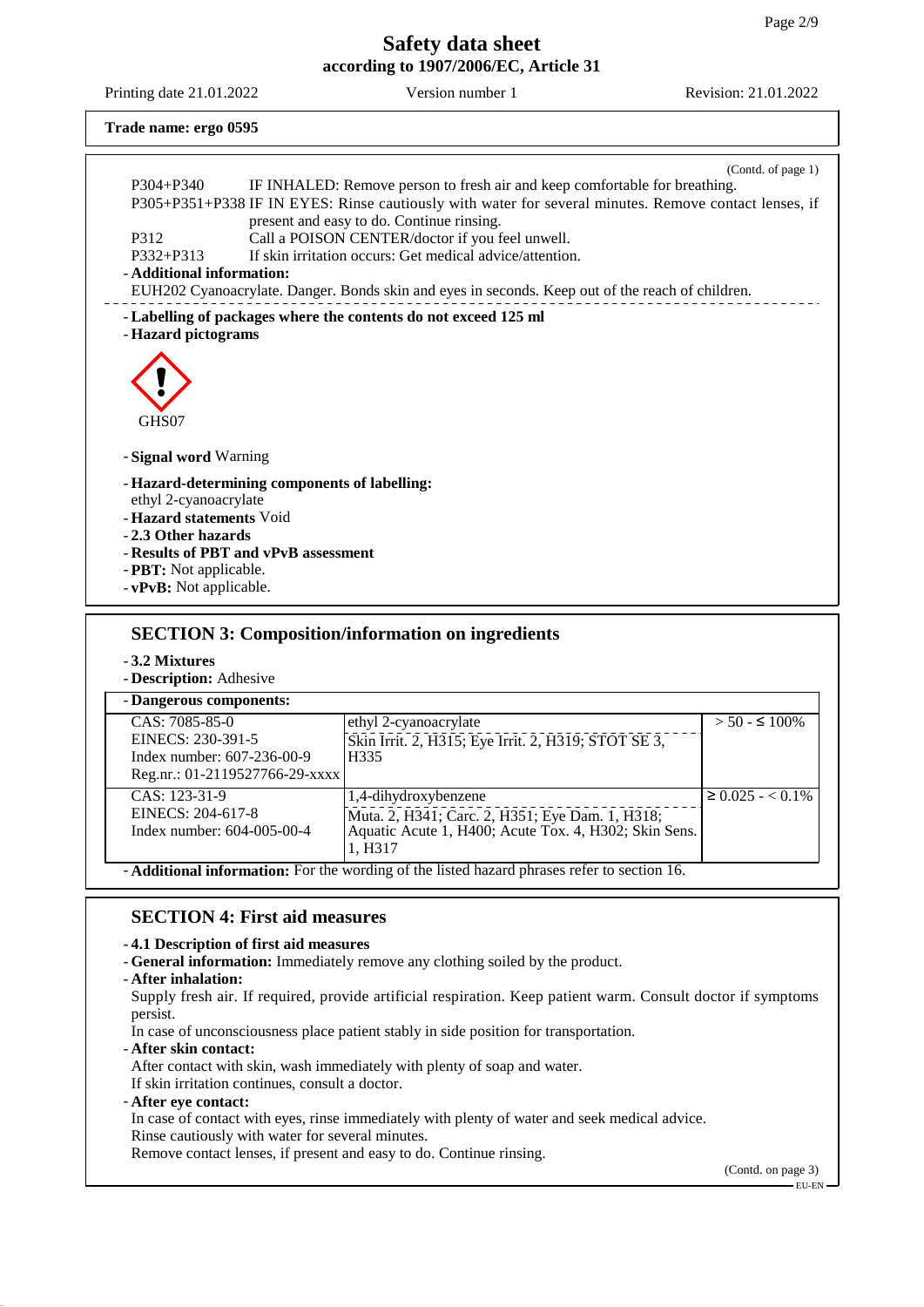Printing date 21.01.2022 Version number 1 Revision: 21.01.2022

**Trade name: ergo 0595**

|                                                                                                                                                                 | (Contd. of page 2) |
|-----------------------------------------------------------------------------------------------------------------------------------------------------------------|--------------------|
| - After swallowing:                                                                                                                                             |                    |
| Rinse out mouth and then drink plenty of water.                                                                                                                 |                    |
| If swallowed, do not induce vomiting: seek medical advice and show this container or label.<br>-4.2 Most important symptoms and effects, both acute and delayed |                    |
| No further relevant information available.                                                                                                                      |                    |
| -4.3 Indication of any immediate medical attention and special treatment needed                                                                                 |                    |
| No further relevant information available.                                                                                                                      |                    |
|                                                                                                                                                                 |                    |
| <b>SECTION 5: Firefighting measures</b>                                                                                                                         |                    |
| - 5.1 Extinguishing media                                                                                                                                       |                    |
| - Suitable extinguishing agents:                                                                                                                                |                    |
| CO2, powder or water spray. Fight larger fires with water spray or alcohol resistant foam.                                                                      |                    |
| - For safety reasons unsuitable extinguishing agents: Water with full jet                                                                                       |                    |
| -5.2 Special hazards arising from the substance or mixture                                                                                                      |                    |
| Formation of toxic gases is possible during heating or in case of fire.                                                                                         |                    |
| In case of fire, the following can be released:                                                                                                                 |                    |
| Nitrogen oxides (NOx)                                                                                                                                           |                    |
| Carbon monoxide and carbon dioxide                                                                                                                              |                    |
| Danger of forming toxic pyrolysis products.                                                                                                                     |                    |
| Under certain fire conditions, traces of other toxic gases cannot be excluded.<br>-5.3 Advice for firefighters                                                  |                    |
| - Protective equipment:                                                                                                                                         |                    |
| Wear self-contained respiratory protective device.                                                                                                              |                    |
| Do not inhale explosion gases or combustion gases.                                                                                                              |                    |
| - Additional information                                                                                                                                        |                    |
| Cool endangered receptacles with water spray.                                                                                                                   |                    |
| Dispose of fire debris and contaminated fire fighting water in accordance with official regulations.                                                            |                    |
|                                                                                                                                                                 |                    |
| <b>SECTION 6: Accidental release measures</b>                                                                                                                   |                    |
| - 6.1 Personal precautions, protective equipment and emergency procedures                                                                                       |                    |
| Ensure adequate ventilation                                                                                                                                     |                    |
| Use respiratory protective device against the effects of fumes/dust/aerosol.                                                                                    |                    |
| Avoid contact with the eyes and skin.                                                                                                                           |                    |
| - 6.2 Environmental precautions:                                                                                                                                |                    |
| Inform respective authorities in case of seepage into water course or sewage system.                                                                            |                    |
| Do not allow product to reach sewage system or any water course.                                                                                                |                    |
| -6.3 Methods and material for containment and cleaning up:                                                                                                      |                    |
| Absorb with liquid-binding material (sand, diatomite, acid binders, universal binders).                                                                         |                    |
| Ensure adequate ventilation.                                                                                                                                    |                    |
| Dispose of the material collected according to regulations.<br>-6.4 Reference to other sections                                                                 |                    |
| See Section 7 for information on safe handling.                                                                                                                 |                    |
| See Section 8 for information on personal protection equipment.                                                                                                 |                    |
| See Section 10 for information on "stability and reactivity".                                                                                                   |                    |
| See Section 13 for disposal information.                                                                                                                        |                    |
|                                                                                                                                                                 |                    |
| <b>SECTION 7: Handling and storage</b>                                                                                                                          |                    |
|                                                                                                                                                                 |                    |
| -7.1 Precautions for safe handling                                                                                                                              |                    |
| Ensure good ventilation/exhaustion at the workplace.                                                                                                            |                    |

Ensure good interior ventilation, especially at floor level. (Fumes are heavier than air).

- **Information about fire - and explosion protection:** Keep ignition sources away - Do not smoke.

(Contd. on page 4)  $-EU-EN$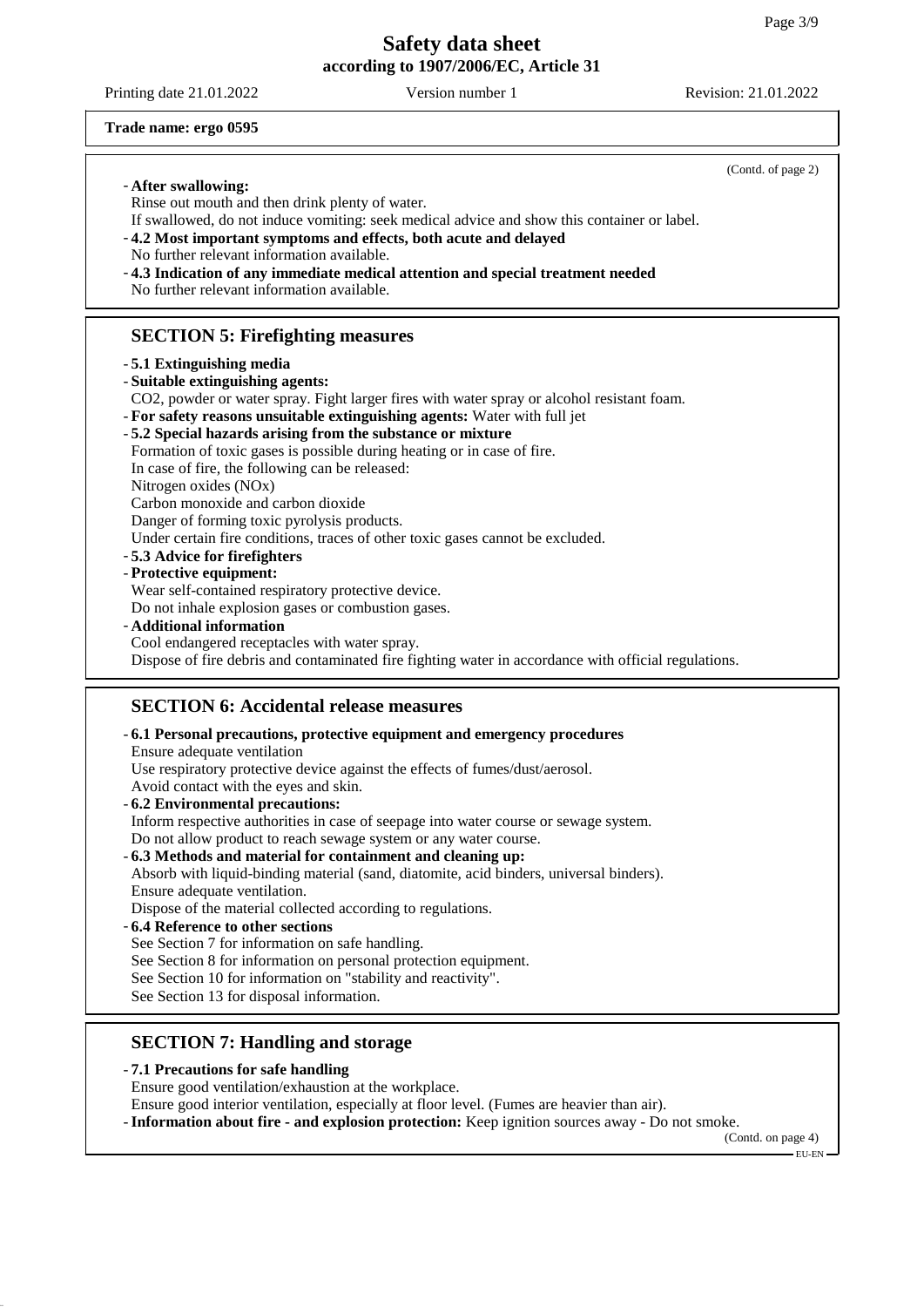Printing date 21.01.2022 Version number 1 Revision: 21.01.2022

(Contd. of page 3)

**Trade name: ergo 0595**

- **Storage:**

- **Requirements to be met by storerooms and receptacles:** Store only in the original receptacle.

- **Information about storage in one common storage facility:** Not required.
- **Further information about storage conditions:**
- Store in cool, dry conditions in well sealed receptacles.

Store under lock and key and out of the reach of children.

Protect from heat and direct sunlight.

- **Storage class (TRGS 510, Storage of hazardous substances in non-stationary containers):** 10-13

- **7.3 Specific end use(s)** No further relevant information available.

#### **SECTION 8: Exposure controls/personal protection**

- **8.1 Control parameters**

- **Additional information about design of technical facilities:** No further data; see item 7.

- **Ingredients with limit values that require monitoring at the workplace:**

**7085-85-0 ethyl 2-cyanoacrylate**

MAK (Germany) vgl.Abschn.IIb

**123-31-9 1,4-dihydroxybenzene**

MAK (Germany) als Dampf und Aerosol

- **DNELs**

| - DNELS                             |                                 |                                                      |                                                               |  |
|-------------------------------------|---------------------------------|------------------------------------------------------|---------------------------------------------------------------|--|
|                                     | 7085-85-0 ethyl 2-cyanoacrylate |                                                      |                                                               |  |
|                                     | Inhalative Longterm Local       |                                                      | $9.25 \text{ mg/m}^3$ (General population)                    |  |
|                                     |                                 |                                                      | $9.25$ mg/m <sup>3</sup> (Worker)                             |  |
|                                     |                                 |                                                      | Longterm System $9.25$ mg/m <sup>3</sup> (General population) |  |
|                                     |                                 |                                                      | $9.25 \text{ mg/m}^3$ (Worker)                                |  |
|                                     | 123-31-9 1,4-dihydroxybenzene   |                                                      |                                                               |  |
| Dermal                              |                                 | Longterm System 64 mg/kg bw/day (General population) |                                                               |  |
|                                     |                                 |                                                      | 128 mg/kg bw/day (Worker)                                     |  |
|                                     | Inhalative Longterm Local       |                                                      | 0.5 mg/m <sup>3</sup> (General population)                    |  |
|                                     |                                 |                                                      | $1 \text{ mg/m}^3$ (Worker)                                   |  |
|                                     |                                 |                                                      | Longterm System $1.74$ mg/m <sup>3</sup> (General population) |  |
|                                     |                                 |                                                      | $7 \text{ mg/m}^3$ (Worker)                                   |  |
| - PNECs                             |                                 |                                                      |                                                               |  |
|                                     | 123-31-9 1,4-dihydroxybenzene   |                                                      |                                                               |  |
| <b>PNEC Freshwater</b>              |                                 |                                                      | $0.114$ mg/l                                                  |  |
|                                     | <b>PNEC Freshwater sed</b>      |                                                      | $0.00098$ mg/kg                                               |  |
| <b>PNEC Marinewater</b>             |                                 |                                                      | $0.0114$ mg/l                                                 |  |
| <b>PNEC Soil</b>                    |                                 |                                                      | $0.000129$ mg/kg                                              |  |
| PNEC STP<br>$0.71$ mg/l             |                                 |                                                      |                                                               |  |
| PNEC Marinewater sed 0.000097 mg/kg |                                 |                                                      |                                                               |  |

### - **Additional information:**

The lists valid during the making were used as basis. Ensure good ventilation/exhaustion at the workplace. Relative humidity should be at least 50-60%.

(Contd. on page 5)  $-EILEN$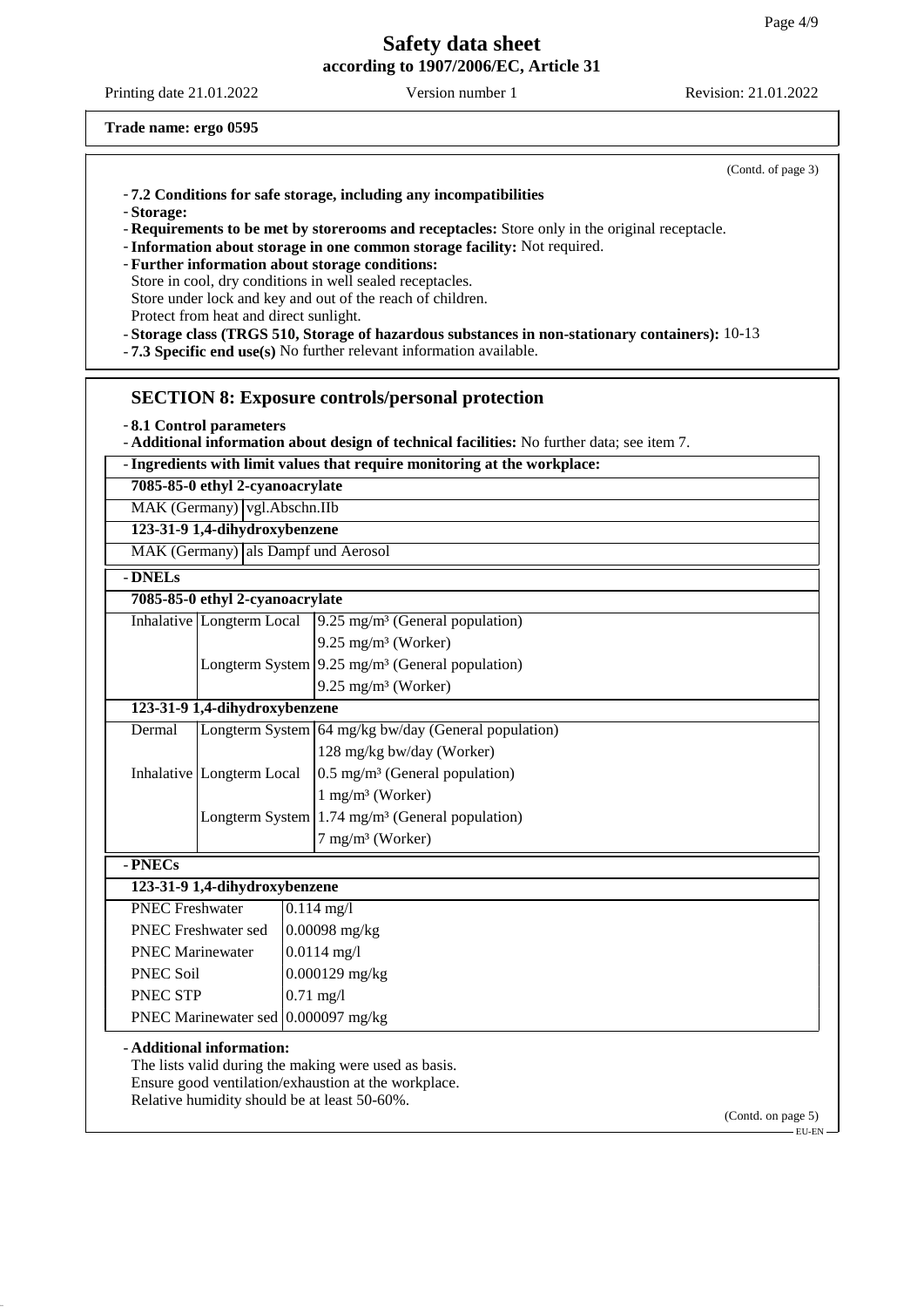Printing date 21.01.2022 Version number 1 Revision: 21.01.2022

**Trade name: ergo 0595**

|                                                                             | (Contd. of page 4)                                                                                                                                                                                                         |
|-----------------------------------------------------------------------------|----------------------------------------------------------------------------------------------------------------------------------------------------------------------------------------------------------------------------|
| -8.2 Exposure controls                                                      |                                                                                                                                                                                                                            |
| - Personal protective equipment:                                            |                                                                                                                                                                                                                            |
| - General protective and hygienic measures:                                 |                                                                                                                                                                                                                            |
|                                                                             | The usual precautionary measures are to be adhered to when handling chemicals.                                                                                                                                             |
| Keep away from foodstuffs, beverages and feed.                              |                                                                                                                                                                                                                            |
| Immediately remove all soiled and contaminated clothing                     |                                                                                                                                                                                                                            |
| Wash hands before breaks and at the end of work.                            |                                                                                                                                                                                                                            |
| Do not inhale gases / fumes / aerosols.                                     |                                                                                                                                                                                                                            |
| Do not inhale dust / smoke / mist.<br>Avoid contact with the eyes and skin. |                                                                                                                                                                                                                            |
| - Respiratory protection:                                                   |                                                                                                                                                                                                                            |
|                                                                             | Use suitable respiratory protective device in case of insufficient ventilation.                                                                                                                                            |
| Filter B                                                                    |                                                                                                                                                                                                                            |
| - Protection of hands:                                                      |                                                                                                                                                                                                                            |
| Protective gloves (EN 374)                                                  |                                                                                                                                                                                                                            |
| Check protective gloves prior to each use for their proper condition.       |                                                                                                                                                                                                                            |
|                                                                             | The glove material has to be impermeable and resistant to the product/ the substance/ the preparation.                                                                                                                     |
|                                                                             | Selection of the glove material on consideration of the penetration times, rates of diffusion and the degradation                                                                                                          |
| - Material of gloves                                                        |                                                                                                                                                                                                                            |
|                                                                             | Find below a list of appropriate protective gloves for chemical surrounding:                                                                                                                                               |
| Permeation time / penetration time: $= 60$ minutes (DIN EN 374):            |                                                                                                                                                                                                                            |
| Butyl, Nr. 0898                                                             |                                                                                                                                                                                                                            |
|                                                                             |                                                                                                                                                                                                                            |
| Permeation time / penetration time: $= 30$ minutes (DIN EN 374):            |                                                                                                                                                                                                                            |
| Chloropren Nitril II, Nr. 0717                                              |                                                                                                                                                                                                                            |
| Nitril I, Nr. 0730, 0732, 0733, 0736, 0737, 0738, 0739 oder 0836            |                                                                                                                                                                                                                            |
| Viton, Nr. 0890                                                             |                                                                                                                                                                                                                            |
| Butyl II, Nr. 0897                                                          |                                                                                                                                                                                                                            |
| of KCL company (e-mail: vertrieb@kcl.de).                                   |                                                                                                                                                                                                                            |
|                                                                             |                                                                                                                                                                                                                            |
|                                                                             | The recommendation is based exclusively on the chemical compatibility and the test according to EN374                                                                                                                      |
| under laboratory conditions.                                                |                                                                                                                                                                                                                            |
|                                                                             | Requirements can vary according to the use. Therefore, please always take into account the glove supplier's                                                                                                                |
| recommendations.                                                            |                                                                                                                                                                                                                            |
|                                                                             | The selection of the suitable gloves does not only depend on the material, but also on further marks of quality                                                                                                            |
|                                                                             | and varies from manufacturer to manufacturer. As the product is a preparation of several substances, the<br>resistance of the glove material can not be calculated in advance and has therefore to be checked prior to the |
| application.                                                                |                                                                                                                                                                                                                            |
| - Penetration time of glove material                                        |                                                                                                                                                                                                                            |
|                                                                             | The exact break trough time has to be found out by the manufacturer of the protective gloves and has to be                                                                                                                 |
| observed.                                                                   |                                                                                                                                                                                                                            |
| Permeation time / penetration time: see above (material of gloves)          |                                                                                                                                                                                                                            |
|                                                                             | - Not suitable are gloves made of the following materials: Cotton gloves                                                                                                                                                   |
| - Eye protection: Safety glasses                                            |                                                                                                                                                                                                                            |
|                                                                             |                                                                                                                                                                                                                            |
| <b>SECTION 9: Physical and chemical properties</b>                          |                                                                                                                                                                                                                            |
| -9.1 Information on basic physical and chemical properties                  |                                                                                                                                                                                                                            |
| - General Information                                                       |                                                                                                                                                                                                                            |
| - Appearance:                                                               | Fluid                                                                                                                                                                                                                      |
| Form:<br>Colour:                                                            | colorless to slightly yellowish                                                                                                                                                                                            |
| - Odour:                                                                    | Pungent                                                                                                                                                                                                                    |
|                                                                             |                                                                                                                                                                                                                            |

(Contd. on page 6)  $-EU-EN-$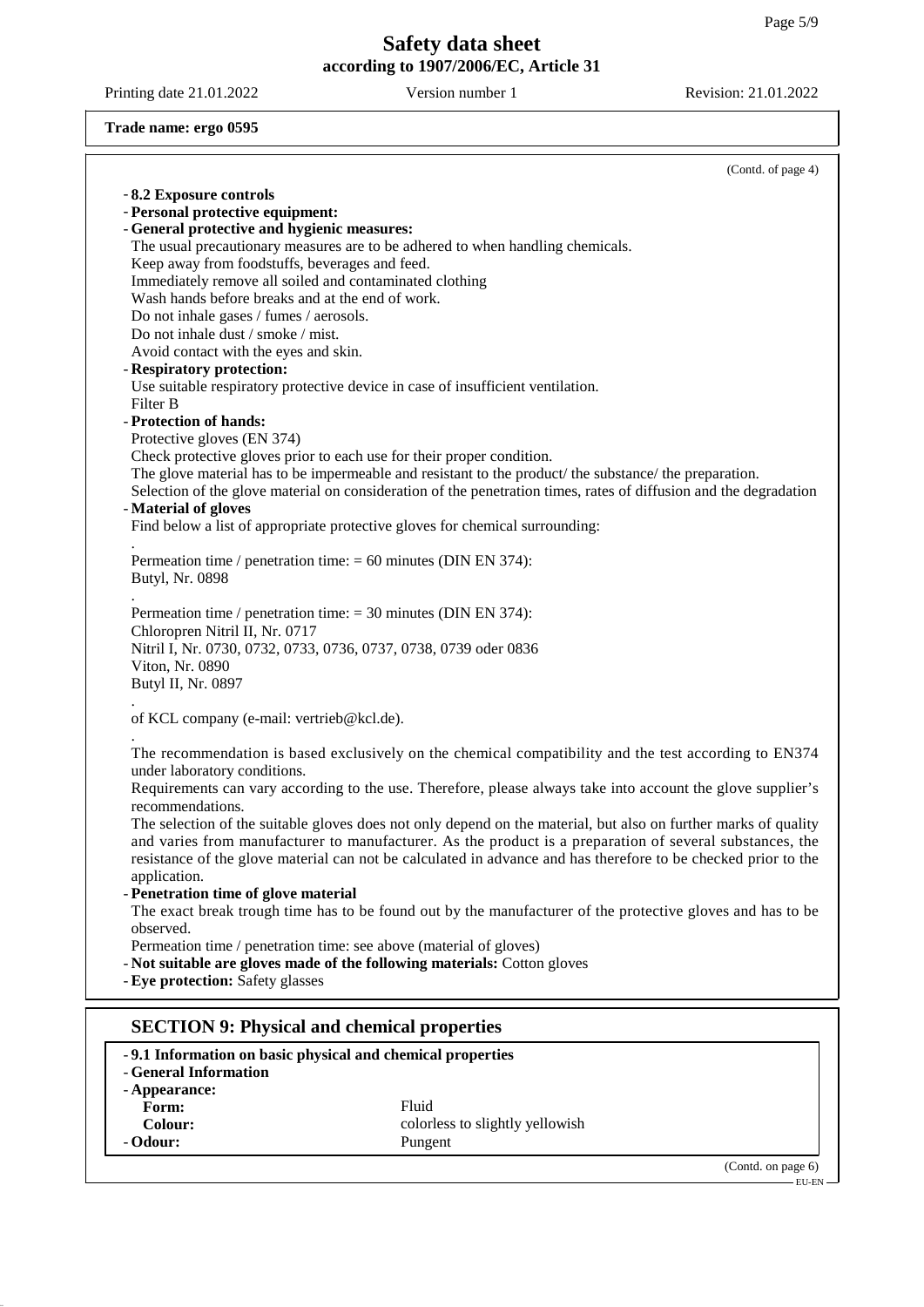Printing date 21.01.2022 Version number 1 Revision: 21.01.2022

**Trade name: ergo 0595**

|                                                                                                                      | (Contd. of page 5)                                                               |
|----------------------------------------------------------------------------------------------------------------------|----------------------------------------------------------------------------------|
| - Odour threshold:                                                                                                   | Not determined.                                                                  |
| - pH-value:                                                                                                          | Not determined.                                                                  |
| - Change in condition<br><b>Melting point/freezing point:</b><br>Initial boiling point and boiling range: $> 200$ °C | Undetermined.                                                                    |
| - Flash point:                                                                                                       | $80 - 93.4$ °C                                                                   |
| - Flammability (solid, gas):                                                                                         | Not applicable.                                                                  |
| - Ignition temperature:                                                                                              | 485 °C                                                                           |
| - Decomposition temperature:                                                                                         | Not determined.                                                                  |
| - Auto-ignition temperature:                                                                                         | Product is not self-igniting.                                                    |
| - Explosive properties:                                                                                              | Product does not present an explosion hazard.                                    |
| - Explosion limits:<br>Lower:<br><b>Upper:</b><br>- Oxidising properties                                             | Not determined.<br>Not determined.<br>Not determined.                            |
| - Vapour pressure:                                                                                                   | Not determined.                                                                  |
| - Density at 20 $\degree$ C:<br>- Relative density<br>- Vapour density<br>- Evaporation rate                         | $1.1$ g/cm <sup>3</sup><br>Not determined.<br>Not determined.<br>Not determined. |
| - Solubility in / Miscibility with<br>water:                                                                         | Hydrolised.                                                                      |
| - Partition coefficient: n-octanol/water:                                                                            | Not determined.                                                                  |
| - Viscosity:<br>Dynamic:<br><b>Kinematic:</b>                                                                        | Not determined.<br>Not determined.                                               |
| -9.2 Other information                                                                                               | No further relevant information available.                                       |

## **SECTION 10: Stability and reactivity**

- **10.1 Reactivity** No further relevant information available.

- **10.2 Chemical stability**
- **Thermal decomposition / conditions to be avoided:** Protect from heat and direct sunlight.
- **10.3 Possibility of hazardous reactions**
- Exothermic polymerisation. Reacts with alcohols, amines, aqueous acids and alkalis.
- **10.4 Conditions to avoid** No further relevant information available.
- **10.5 Incompatible materials:** No further relevant information available.
- **10.6 Hazardous decomposition products:**
- No dangerous products of decomposition if used and stored according to specifications.

## **SECTION 11: Toxicological information**

- **11.1 Information on toxicological effects**
- **Acute toxicity** Based on available data, the classification criteria are not met.

(Contd. on page 7)

EU-EN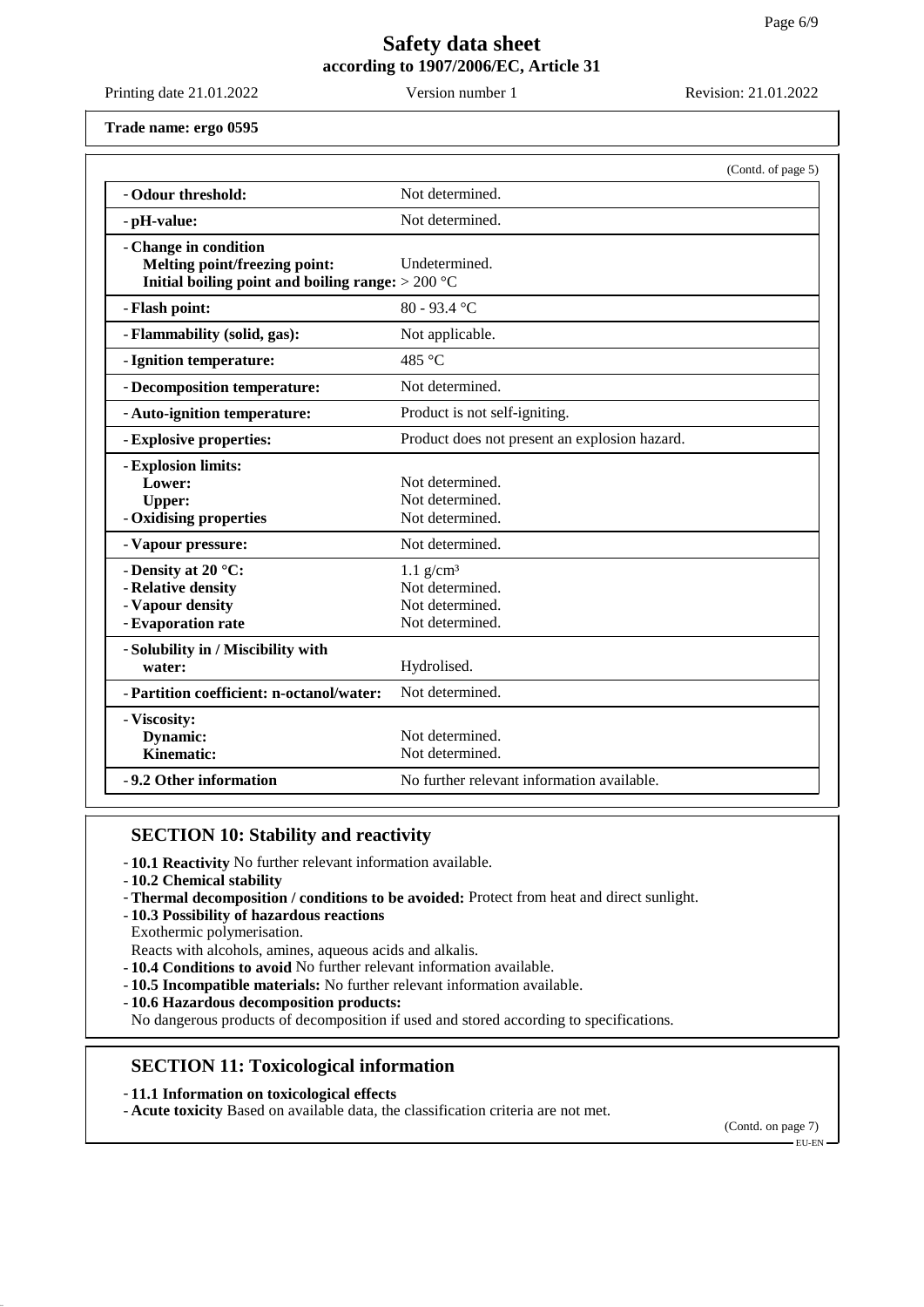Printing date 21.01.2022 Version number 1 Revision: 21.01.2022

**Trade name: ergo 0595**

|                                                                                                                                                                 | (Contd. of page 6) |
|-----------------------------------------------------------------------------------------------------------------------------------------------------------------|--------------------|
| - LD/LC50 values relevant for classification:                                                                                                                   |                    |
| 7085-85-0 ethyl 2-cyanoacrylate                                                                                                                                 |                    |
| LD50 $\vert$ > 5,000 mg/kg (Rat, male/female) (OECD 401)<br>Oral                                                                                                |                    |
| Dermal $ LD50  > 2,000$ mg/kg (Rabbit) (OECD 402)                                                                                                               |                    |
| 123-31-9 1,4-dihydroxybenzene                                                                                                                                   |                    |
| LD50 375 mg/kg (Rat, male/female) (OECD 401)<br>Oral                                                                                                            |                    |
| Dermal $ LD50  > 2,000$ mg/kg (Rabbit) (OECD 402)                                                                                                               |                    |
| - Primary irritant effect:                                                                                                                                      |                    |
| - Skin corrosion/irritation                                                                                                                                     |                    |
| Causes skin irritation.                                                                                                                                         |                    |
| - Serious eye damage/irritation                                                                                                                                 |                    |
| Causes serious eye irritation.                                                                                                                                  |                    |
| - Respiratory or skin sensitisation Based on available data, the classification criteria are not met.                                                           |                    |
| - Additional toxicological information:                                                                                                                         |                    |
| No experimentally found toxicological data are available for this preparation.<br>- CMR effects (carcinogenity, mutagenicity and toxicity for reproduction)     |                    |
| - Germ cell mutagenicity Based on available data, the classification criteria are not met.                                                                      |                    |
| - Carcinogenicity Based on available data, the classification criteria are not met.                                                                             |                    |
| - Reproductive toxicity Based on available data, the classification criteria are not met.                                                                       |                    |
| - STOT-single exposure                                                                                                                                          |                    |
| May cause respiratory irritation.                                                                                                                               |                    |
| - STOT-repeated exposure Based on available data, the classification criteria are not met.                                                                      |                    |
| - Aspiration hazard Based on available data, the classification criteria are not met.                                                                           |                    |
| -12.1 Toxicity<br>- Aquatic toxicity: No further relevant information available.                                                                                |                    |
| - Toxicity to fish:                                                                                                                                             |                    |
| 123-31-9 1,4-dihydroxybenzene                                                                                                                                   |                    |
| LC50/96 h $(0.638 \text{ mg}/1$ (Oncorhynchus mykiss)                                                                                                           |                    |
| -12.2 Persistence and degradability No further relevant information available.                                                                                  |                    |
| -12.3 Bioaccumulative potential No further relevant information available.                                                                                      |                    |
| - 12.4 Mobility in soil No further relevant information available.                                                                                              |                    |
| - Additional ecological information:                                                                                                                            |                    |
| - General notes:                                                                                                                                                |                    |
| Water hazard class 2 (German Regulation) (Self-assessment): hazardous for water                                                                                 |                    |
| Danger to drinking water if even small quantities leak into the ground.<br>Do not allow product to reach ground water, water course or undiluted sewage system. |                    |
| -12.5 Results of PBT and vPvB assessment                                                                                                                        |                    |
| - PBT: Not applicable.                                                                                                                                          |                    |
| - vPvB: Not applicable.                                                                                                                                         |                    |
| -12.6 Other adverse effects No further relevant information available.                                                                                          |                    |
|                                                                                                                                                                 |                    |
| <b>SECTION 13: Disposal considerations</b>                                                                                                                      |                    |
|                                                                                                                                                                 |                    |
| -13.1 Waste treatment methods                                                                                                                                   |                    |
| - Recommendation Disposal must be made according to official regulations.                                                                                       |                    |
|                                                                                                                                                                 |                    |

- **Uncleaned packaging:**
- **Recommendation:** Disposal must be made according to official regulations.

(Contd. on page 8)

EU-EN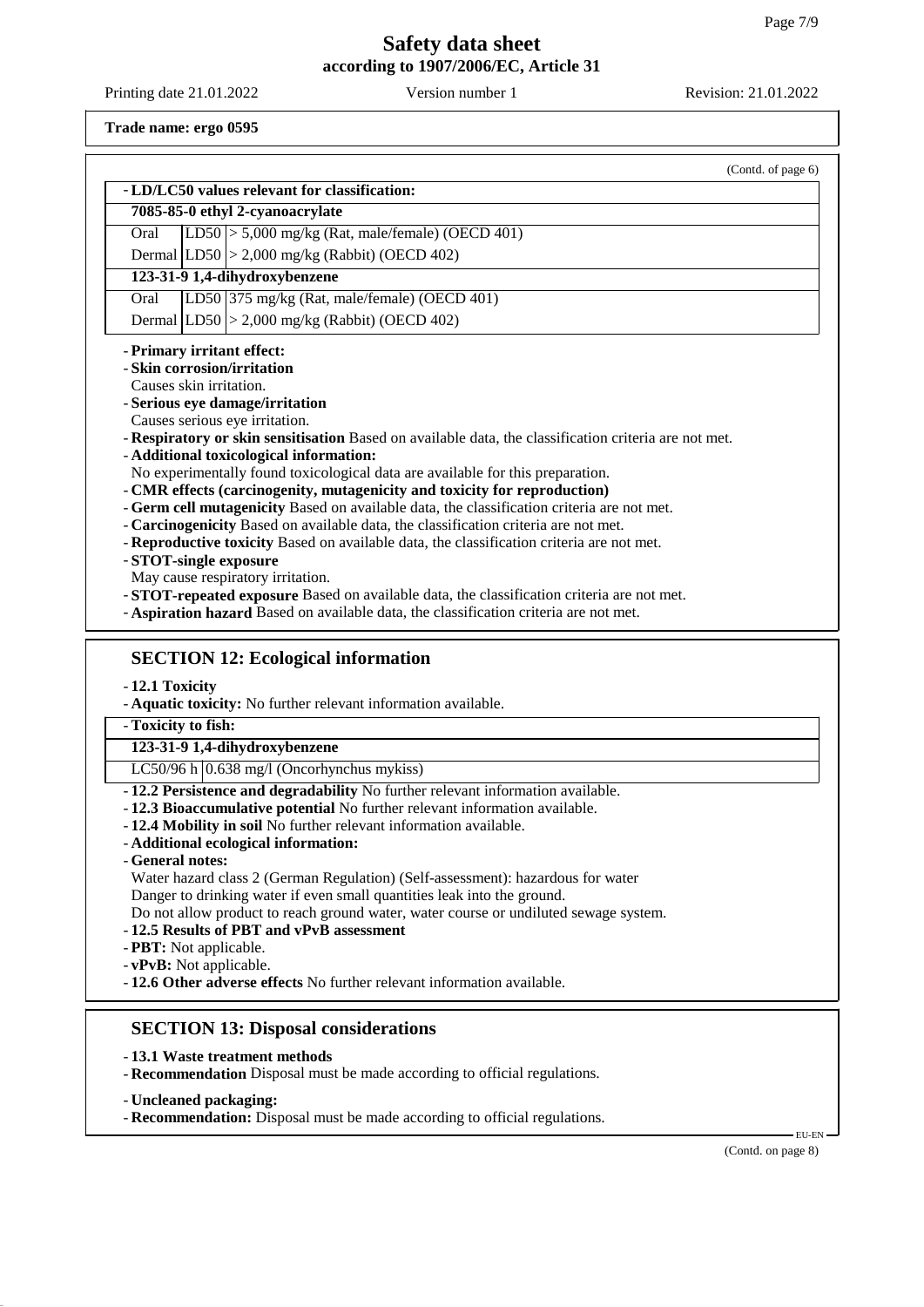Printing date 21.01.2022 Version number 1 Revision: 21.01.2022

(Contd. of page 7)

**Trade name: ergo 0595**

| <b>SECTION 14: Transport information</b>                                    |                                                                 |
|-----------------------------------------------------------------------------|-----------------------------------------------------------------|
| -14.1 UN-Number<br>- ADR, IMDG<br>$-IATA$                                   | Void<br><b>UN3334</b>                                           |
| -14.2 UN proper shipping name<br>- ADR, IMDG<br>$-IATA$                     | Void<br>Aviation regulated liquid, n.o.s. (Cyanoacrylate ester) |
| -14.3 Transport hazard class(es)                                            |                                                                 |
| - ADR, ADN, IMDG<br>- Class<br>__________________                           | Void                                                            |
| $-IATA$<br>- Class                                                          | 9 Miscellaneous dangerous substances and articles.              |
| - Label                                                                     | 9                                                               |
| -14.4 Packing group<br>- ADR, IMDG<br>- IATA                                | Void<br>III                                                     |
| -14.5 Environmental hazards:                                                | Not applicable.                                                 |
| -14.6 Special precautions for user                                          | Not applicable.                                                 |
| -14.7 Transport in bulk according to Annex II of<br>Marpol and the IBC Code | Not applicable.                                                 |
| - UN "Model Regulation":                                                    | Void                                                            |

## **SECTION 15: Regulatory information**

- **15.1 Safety, health and environmental regulations/legislation specific for the substance or mixture**

- **Chemical safety assessment**

- **REGULATION (EC) No 1907/2006 ANNEX XVII** Conditions of restriction: 3

- **DIRECTIVE 2011/65/EU on the restriction of the use of certain hazardous substances in electrical and electronic equipment – Annex II**

None of the ingredients is listed.

- **REGULATION (EU) 2019/1148**

- **Annex I - RESTRICTED EXPLOSIVES PRECURSORS (Upper limit value for the purpose of licensing under Article 5(3))**

None of the ingredients is listed.

- **Annex II - REPORTABLE EXPLOSIVES PRECURSORS**

None of the ingredients is listed.

### - **Regulation (EC) No 273/2004 on drug precursors**

None of the ingredients is listed.

- **Regulation (EC) No 111/2005 laying down rules for the monitoring of trade between the Community and third countries in drug precursors**

None of the ingredients is listed.

- **National regulations:**

- **Waterhazard class:** Water hazard class 2 (Self-assessment): hazardous for water.

(Contd. on page 9)

EU-EN